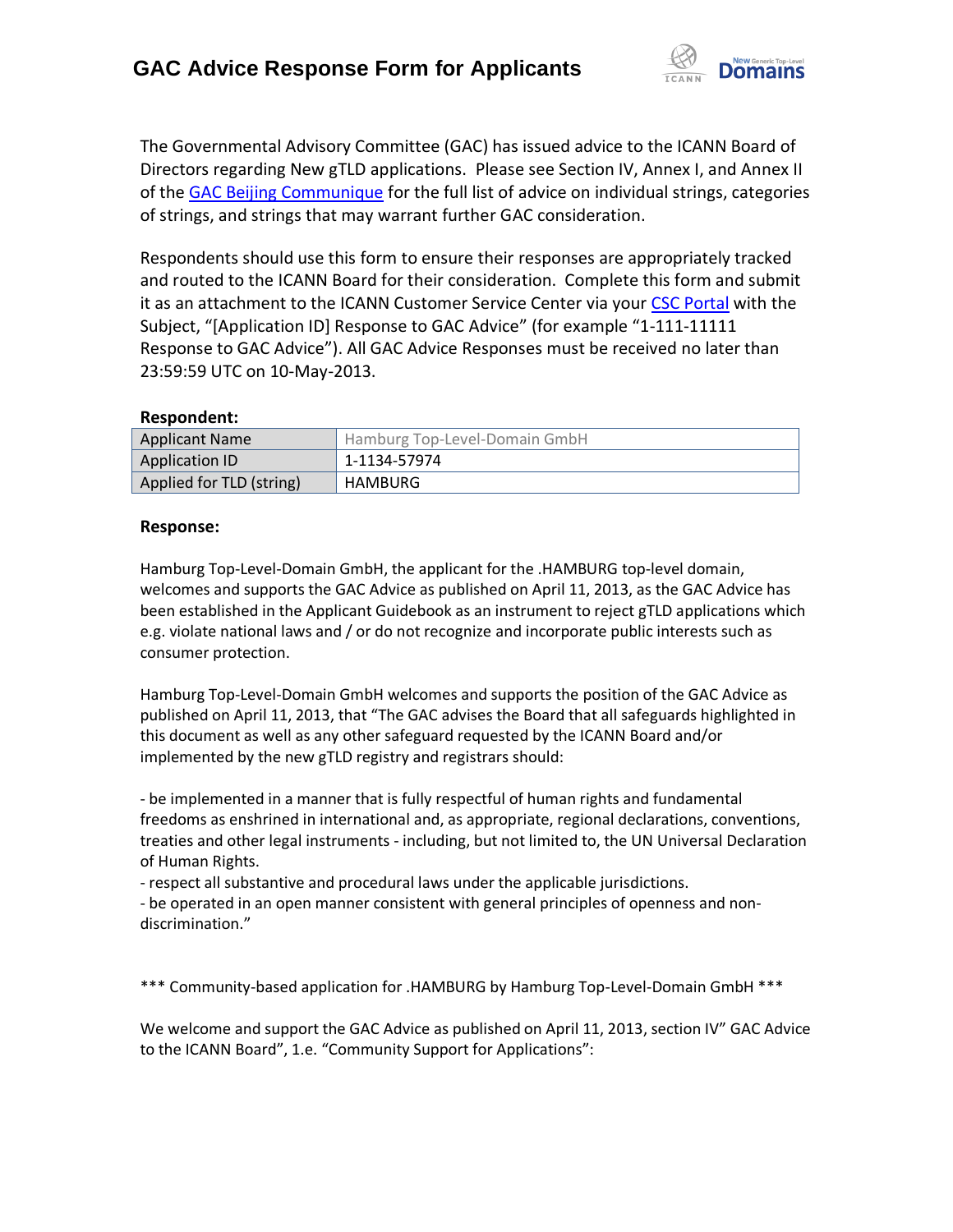# **GAC Advice Response Form for Applicants**



"The GAC advises the Board: i. that in those cases where a community, which is clearly impacted by a set of new gTLD applications in contention, has expressed a collective and clear opinion on those applications, such opinion should be duly taken into account, together with all other relevant information."

We serve the Interests of the Community and the Public.

Our application for the string .HAMBURG is a community-based application. The .HAMBURG Community consists of multiple stakeholders from the City of Hamburg. We have been successfully working since 2006 on building a long-lasting relationship to the various stakeholders of the respective community including

- 1. Governmental organizations and authorities
- 2. Commercial and non-commercial organisations
- 3. Citizens

The community members have expressed a collective and clear supporting opinion on our application by supporting documents. We have consulted with all relevant public and private entities that make up the community.

\*\*\* General principles of operations for .HAMBURG by Hamburg Top-Level-Domain GmbH \*\*\*

Hamburg Top-Level-Domain GmbH would like to state, that:

1. We will respect human rights and fundamental freedoms

We fully support human rights and fundamental freedoms of mankind, this includes but is not limited to the UN declaration of rights . In this respect we would like to emphasize two principles of the UN declaration of rights:

- Everyone is entitled to all the rights and freedoms set forth in this Declaration, without distinction of any kind.

- Article 19: Everyone has the right to freedom of opinion and expression; this right includes freedom to hold opinions without interference and to seek, receive and impart information and ideas through any media and regardless of frontiers.

2. We will respect national laws

We require our registrars and registrants to comply with all applicable laws, including those that relate to privacy, data collection, consumer protection (including in relation to misleading and deceptive conduct), disclosure of data, and financial disclosures."

3. We will operate the TLD in an open manner consistent with general principles of openness and non‐discrimination

The fundamental goals of the Introduction of New gTLDs are:

- The new gTLD program will create a means for prospective registry operators to apply for new gTLDs, and create new options for consumers in the market.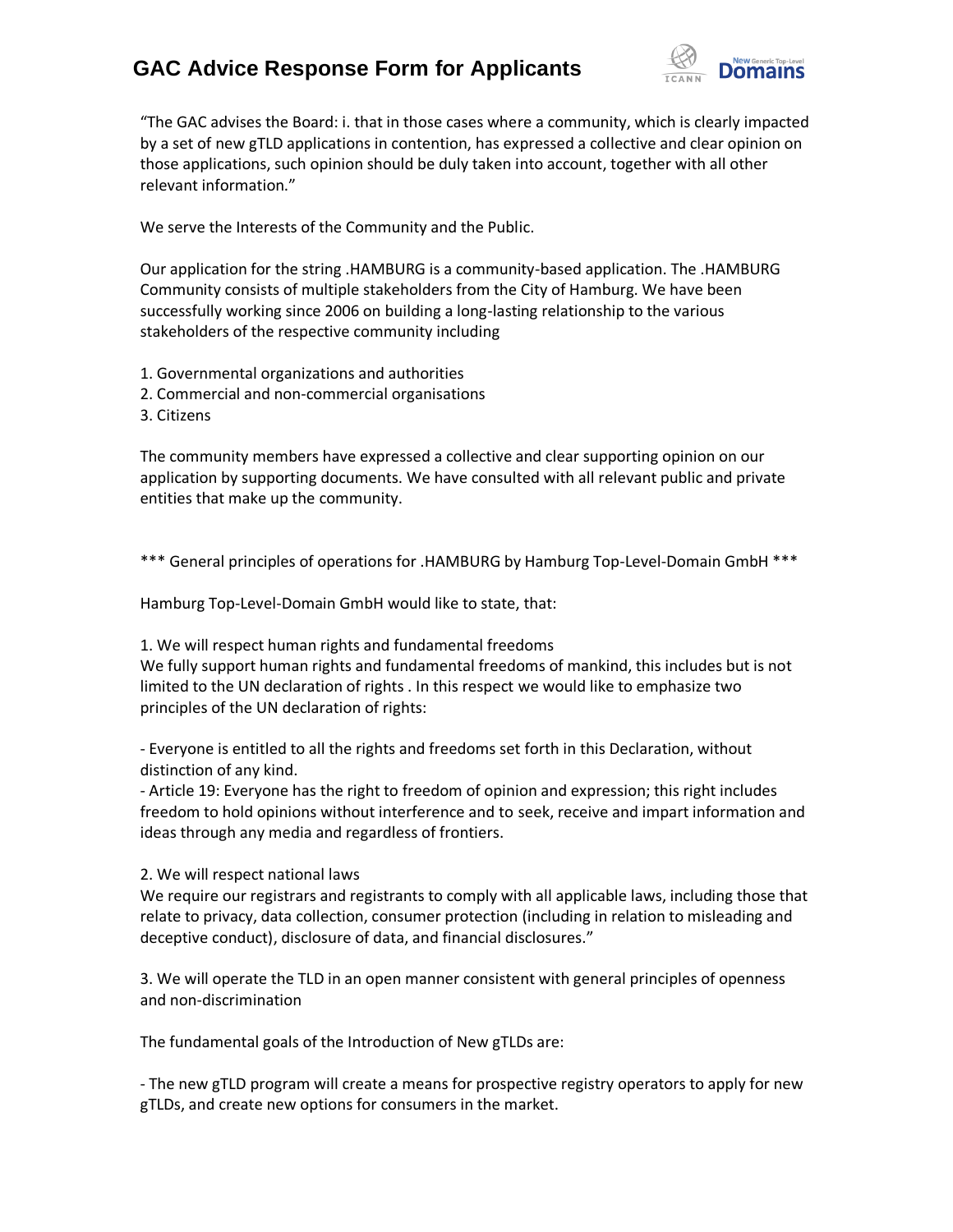### **GAC Advice Response Form for Applicants**



- To foster diversity, encourage competition, and enhance the utility of the DNS.

- ICANN expects a diverse set of applications for new gTLDs, including IDNs, creating significant potential for new uses and benefit to Internet users across the globe.

We fully support these goals with the underlying principles of openness and non-discrimination and which will lead to greater choice and diversity for consumers based on competition among registries.

\*\*\* Detailed commitments by Hamburg Top-Level-Domain GmbH for .HAMBURG based on General Safeguards \*\*\*

Hamburg Top-Level-Domain GmbH will implement as already stated in the application the following safeguards in a manner that (i) is fully respectful of human rights and fundamental freedoms as enshrined in international and, as appropriate, regional declarations, conventions, treaties and other legal instruments – including, but not limited to, the UN Universal Declaration of Human Rights, (ii) respects all substantive and procedural laws under the applicable jurisdictions, and (iii) the gTLD be operated in an open manner consistent with general principles of openness and non‐discrimination.

The safeguards will be subject to contractual oversight.

The Safeguards are in detail:

1. WHOIS verification and checks - Hamburg Top-Level-Domain GmbH will conduct checks on a statistically significant basis to identify registrations in its gTLD with deliberately false, inaccurate or incomplete WHOIS data at least twice a year. Registry operators will weigh the sample towards registrars with the highest percentages of deliberately false, inaccurate or incomplete records in the previous checks. Hamburg Top-Level-Domain GmbH will notify the relevant registrar of any inaccurate or incomplete records identified during the checks, triggering the registrar's obligation to solicit accurate and complete information from the registrant.

2. Mitigating abusive activity - Hamburg Top-Level-Domain GmbH will ensure that terms of use for registrants include prohibitions against the distribution of malware, operation of botnets, phishing, piracy, trademark or copyright infringement, fraudulent or deceptive practices, counterfeiting or otherwise engaging in activity contrary to applicable law.

3. Security checks - While respecting privacy and confidentiality, Hamburg Top-Level-Domain GmbH will periodically conduct a technical analysis to assess whether domains in its gTLD are being used to perpetrate security threats, such as pharming, phishing, malware, and botnets. If Hamburg Top-Level-Domain GmbH identifies security risks that pose an actual risk of harm, Hamburg Top-Level-Domain GmbH will notify the relevant registrar and, if the registrar does not take immediate action, suspend the domain name until the matter is resolved.

4. Documentation - Hamburg Top-Level-Domain GmbH will maintain statistical reports that provide the number of inaccurate WHOIS records or security threats identified and actions taken as a result of its periodic WHOIS and security checks. Hamburg Top-Level-Domain GmbH